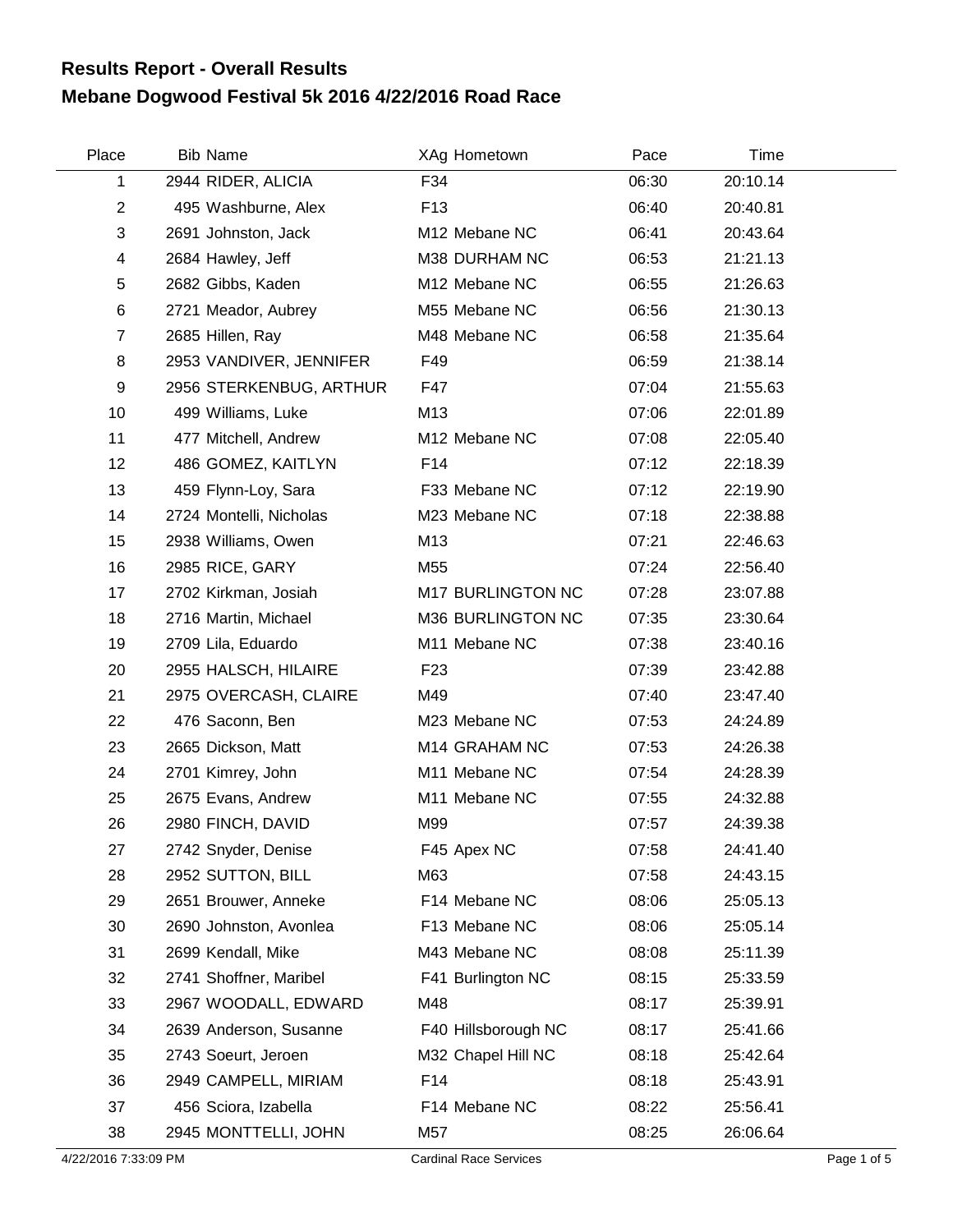| Place | <b>Bib Name</b>         | XAg Hometown        | Pace  | Time     |  |
|-------|-------------------------|---------------------|-------|----------|--|
| 39    | 475 White, Jeff         | M7 Mebane NC        | 08:29 | 26:18.89 |  |
| 40    | 2652 Brouwer, Rebecca   | F44 Mebane NC       | 08:30 | 26:19.53 |  |
| 41    | 2957 COOKE, SANDRA      | F37                 | 08:30 | 26:22.16 |  |
| 42    | 2674 Eichmann, Derek    | M35 Mebane NC       | 08:32 | 26:26.13 |  |
| 43    | 2641 Anderson, Tim      | M44 Hillsborough NC | 08:32 | 26:28.15 |  |
| 44    | 2747 Stevenson, Rachel  | F28 Mebane NC       | 08:34 | 26:34.89 |  |
| 45    | 492 RANDALL, JULIA      | F <sub>10</sub>     | 08:38 | 26:46.16 |  |
| 46    | 2722 Meeks, Jim         | M46 Mebane NC       | 08:40 | 26:51.15 |  |
| 47    | 2950 TAYLOR, BARBARA    | F46                 | 08:40 | 26:53.13 |  |
| 48    | 2951 HOFMAIER, ANDREW   | M30                 | 08:42 | 26:58.90 |  |
| 49    | 2646 Binkley, Derek     | M32 Carrboro NC     | 08:45 | 27:06.63 |  |
| 50    | 2972 TAVERNISE, ADRIANA | F44                 | 08:45 | 27:08.66 |  |
| 51    | 2645 Binkley, Allison   | F30 Carrboro NC     | 08:46 | 27:09.39 |  |
| 52    | 2739 Rosenberg, Rachel  | F9 Mebane NC        | 08:53 | 27:32.40 |  |
| 53    | 2738 Rosenberg, Bryan   | M47 GRAHAM NC       | 08:53 | 27:32.90 |  |
| 54    | 2748 Stoeltzing, Dainel | M28 Durham NC       | 08:56 | 27:41.13 |  |
| 55    | 2942 BURNETTE, LUKE     | M13                 | 08:58 | 27:47.63 |  |
| 56    | 2941 STARKE, AYDEN      | M10                 | 08:58 | 27:49.16 |  |
| 57    | 2648 Blevins, Bonnie    | F23 Efland NC       | 08:59 | 27:50.32 |  |
| 58    | 2660 Davis, Julia       | F9 Mebane NC        | 09:03 | 28:04.15 |  |
| 59    | 2643 Bennett, Lauren    | F25 Mebane NC       | 09:04 | 28:05.39 |  |
| 60    | 2644 Bennett, Stephen   | M25 Mebane NC       | 09:04 | 28:05.63 |  |
| 61    | 2973 DAVIS, STAN        | M45                 | 09:04 | 28:07.64 |  |
| 62    | 2984 NEWCOMER, MASON    | M13                 | 09:06 | 28:11.88 |  |
| 63    | 2673 Edwards, Ellen     | F29 Haw River NC    | 09:07 | 28:16.63 |  |
| 64    | 2692 Johnston, McKenna  | F10 Mebane NC       | 09:09 | 28:23.14 |  |
| 65    | 2664 Dickens, David     | M58 Mebane NC       | 09:10 | 28:24.40 |  |
| 66    | 2737 Rankin, Stephanie  | F61 Mebane NC       | 09:12 | 28:30.88 |  |
| 67    | 491 RANDALL, GREG       | M44                 | 09:15 | 28:39.14 |  |
| 68    | 2667 Earhart, Robert    | M53 Mebane NC       | 09:23 | 29:04.65 |  |
| 69    | 2974 STORY, JEN         | F39                 | 09:24 | 29:06.90 |  |
| 70    | 2749 Story, Carson      | F8 Mebane NC        | 09:24 | 29:07.14 |  |
| 71    | 2935 SHAFFER, JESSE     | M39                 | 09:28 | 29:21.64 |  |
| 72    | 458 Blythe, Jennifer    | F36 Gibsonville NC  | 09:32 | 29:32.65 |  |
| 73    | 2728 Olivier, Teresa    | F60                 | 09:33 | 29:36.15 |  |
| 74    | 468 Tamayo, David       | M49 Mebane NC       | 09:35 | 29:43.64 |  |
| 75    | 2971 FAIRCHILD, LUKE    | M11                 | 09:44 | 30:11.49 |  |
| 76    | 2968 WOODALL, EVAN      | M11                 | 09:45 | 30:12.16 |  |
| 77    | 2943 BURNETTE, GEM      | M33                 | 09:45 | 30:12.64 |  |
| 78    | 2637 Anderson, Isaac    | M10 Hillsborough NC | 09:45 | 30:14.64 |  |
| 79    | 2688 Inman, Danny       | M50 Greensboro NC   | 09:46 | 30:17.65 |  |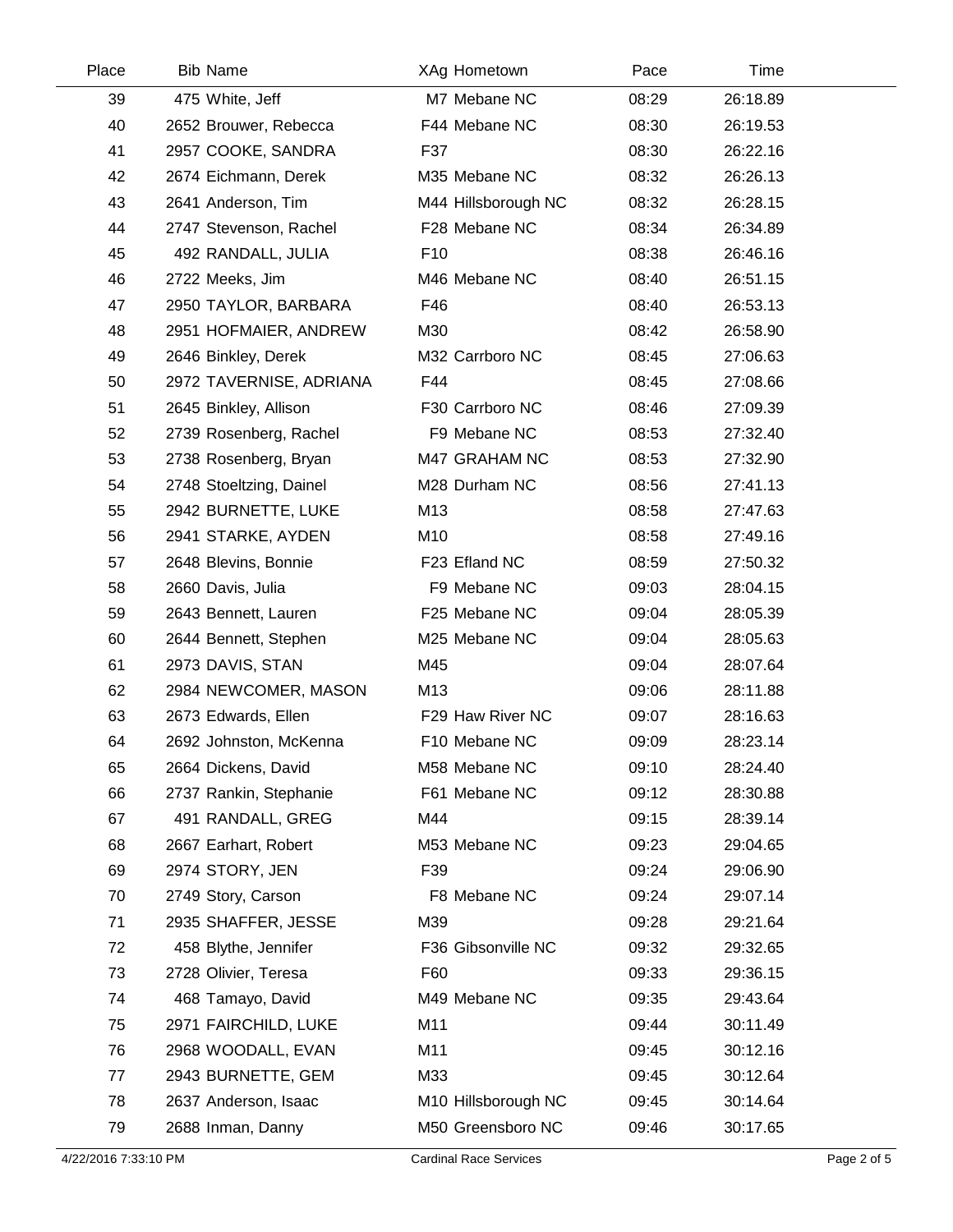| Place | <b>Bib Name</b>             | XAg Hometown        | Pace  | <b>Time</b> |  |
|-------|-----------------------------|---------------------|-------|-------------|--|
| 80    | 2754 Tarrant, Kristy        | F37 Efland NC       | 09:54 | 30:42.38    |  |
| 81    | 2954 SUTTON, SUSAN          | F60                 | 09:55 | 30:44.15    |  |
| 82    | 494 SCONZO, ALYSSA          | F <sub>10</sub>     | 10:01 | 31:02.16    |  |
| 83    | 2959 WINDES, AMANDA         | F <sub>26</sub>     | 10:01 | 31:02.40    |  |
| 84    | 2977 SYKES, TRAVIS          | M34                 | 10:09 | 31:27.89    |  |
| 85    | 2730 Overstreet, Julie      | F33 Greensboro NC   | 10:11 | 31:33.41    |  |
| 86    | 2696 Joseph, Riley          | F12 Mebane NC       | 10:11 | 31:34.40    |  |
| 87    | 466 Brooks, David           | M48 Hurdle Mills NC | 10:15 | 31:45.90    |  |
| 88    | 2946 HURST, DAVID           | M46                 | 10:15 | 31:47.88    |  |
| 89    | 487 HAWKINS, LUCY           | F11                 | 10:16 | 31:48.89    |  |
| 90    | 2638 Anderson, Nicole       | F13 Hillsborough NC | 10:16 | 31:50.40    |  |
| 91    | 2668 Ebbs, Michelle         | F38 Mebane NC       | 10:18 | 31:55.40    |  |
| 92    | 2679 Gardener, Will         | M13 Mebane NC       | 10:19 | 31:59.89    |  |
| 93    | 2725 Moore, Jason           | M12 Mebane NC       | 10:22 | 32:07.14    |  |
| 94    | 480 Curry, Kerry            | F46 Mebane NC       | 10:22 | 32:09.63    |  |
| 95    | 2963 EVERHART, JAXSON       | M12                 | 10:25 | 32:16.63    |  |
| 96    | 2964 EDWARDS, SARAH         | F34                 | 10:32 | 32:38.38    |  |
| 97    | 2707 Lemon, David           | M42 Haw River NC    | 10:37 | 32:54.65    |  |
| 98    | 2744 Soeurt, Linda          | F33 Chapel Hill NC  | 10:42 | 33:10.13    |  |
| 99    | 473 White, Katherine        | F11 Mebane NC       | 10:42 | 33:11.14    |  |
| 100   | 2939 HAY, MIKE              | M30                 | 10:43 | 33:12.63    |  |
| 101   | 490 HURLEY, KATE            | F <sub>9</sub>      | 10:47 | 33:25.67    |  |
| 102   | 489 HURLEY, CLAIRE          | M7                  | 10:47 | 33:26.14    |  |
| 103   | 2726 Oldham, Ashley         | F33 GRAHAM NC       | 10:49 | 33:30.64    |  |
| 104   | 2653 Buedel, Margaret       | F60 Mebane NC       | 10:49 | 33:31.40    |  |
| 105   | 2727 Oldham, John           | M35 GRAHAM NC       | 10:49 | 33:31.66    |  |
| 106   | 2970 MEREDITH, LYNDSEY      | F99                 | 10:52 | 33:40.15    |  |
| 107   | 2733 Potter, Steven         | M7 Burlington NC    | 10:53 | 33:44.16    |  |
| 108   | 2732 Potter, Holly          | F37 Burlington NC   | 10:53 | 33:44.89    |  |
| 109   | 470 White, David            | M43 Mebane NC       | 10:55 | 33:49.17    |  |
| 110   | 2656 Cheek, Mike            | M49 Mebane NC       | 11:01 | 34:09.64    |  |
| 111   | 2704 Lane, James            | M43 Burlington NC   | 11:03 | 34:14.90    |  |
| 112   | 2661 Dellinger, Melanie Ann | F14 Mebane NC       | 11:10 | 34:36.17    |  |
| 113   | 2982 DELLINGER, MELVIN      | M41                 | 11:10 | 34:36.39    |  |
| 114   | 2757 Washburne, Alex        | F13 Mebane NC       | 11:10 | 34:36.40    |  |
| 115   | 2633 Aguila, Avery          | F13 Mebane NC       | 11:10 | 34:36.65    |  |
| 116   | 493 ROMINGER, RYAN          | F <sub>8</sub>      | 11:12 | 34:42.15    |  |
| 117   | 2729 Osbourne, Kristin      | F36 Mebane NC       | 11:16 | 34:57.14    |  |
| 118   | 2745 Sprenger, DIRK         | M65 Hillsborough NC | 11:23 | 35:18.39    |  |
| 119   | 2672 Edwards, Dana          | F26 Mebane NC       | 11:27 | 35:29.38    |  |
| 120   | 2659 Crow, Caroline         | F23 BURLINGTON NC   | 11:27 | 35:29.40    |  |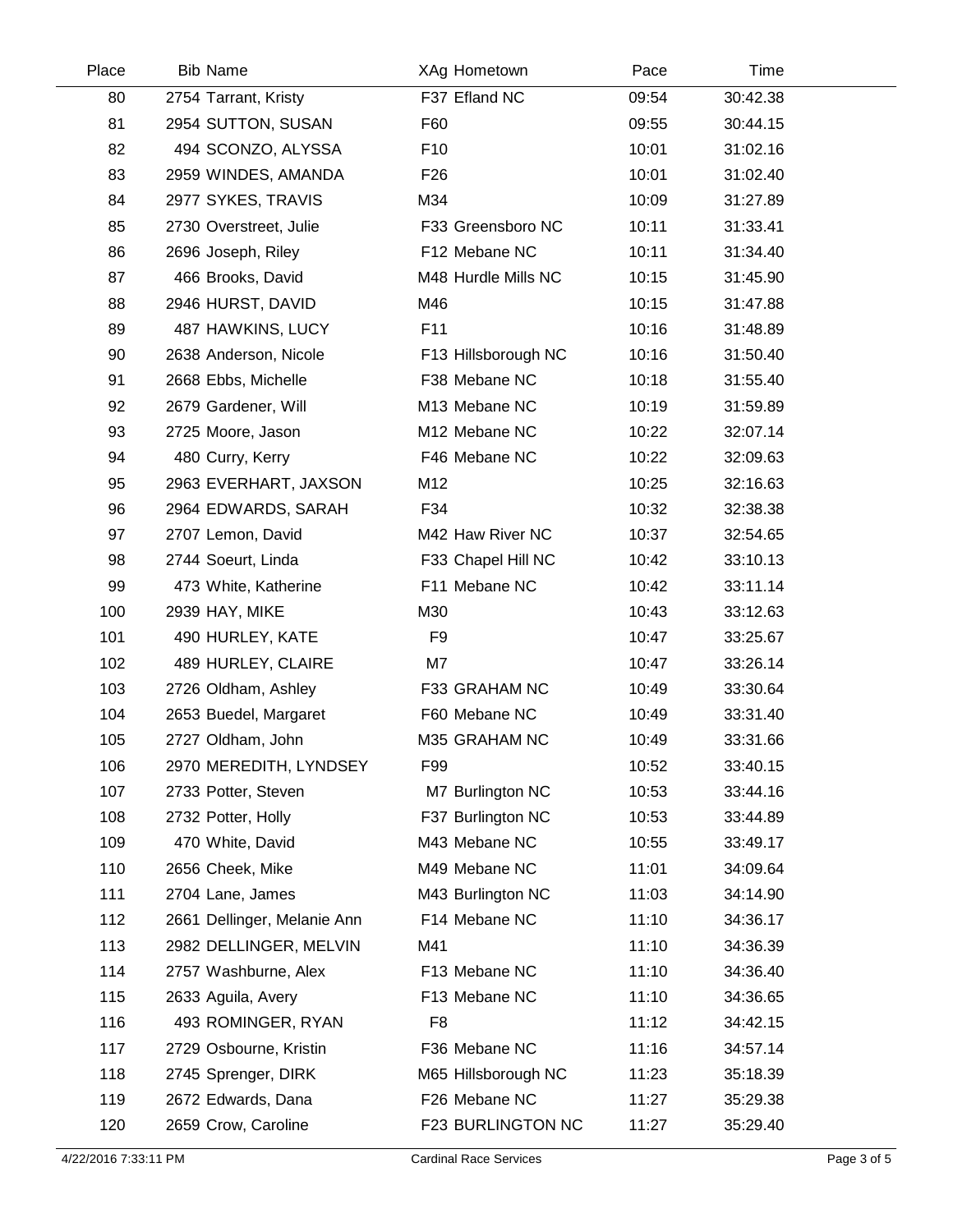| Place | <b>Bib Name</b>         | XAg Hometown        | Pace  | Time     |  |
|-------|-------------------------|---------------------|-------|----------|--|
| 121   | 2751 Straw, Sandra      | F36 Mebane NC       | 11:29 | 35:37.15 |  |
| 122   | 2948 MEARS, NIKOLAS     | M10                 | 11:32 | 35:45.39 |  |
| 123   | 2635 Alvis, Ethan       | M10 Mebane NC       | 11:32 | 35:45.41 |  |
| 124   | 474 White, Emily        | F9 Mebane NC        | 11:39 | 36:07.63 |  |
| 125   | 2961 PATTERSON, BRIANNA | F <sub>13</sub>     | 11:39 | 36:08.13 |  |
| 126   | 2960 PATTERSON, RYAN    | M43                 | 11:39 | 36:08.15 |  |
| 127   | 2655 Byrcen, Restrepo   | M10 Mebane NC       | 11:44 | 36:23.64 |  |
| 128   | 2720 McGrath, TJ        | M9 Mebane NC        | 11:46 | 36:27.15 |  |
| 129   | 2654 Busch, Rudy        | M27 BURLINGTON NC   | 11:46 | 36:28.16 |  |
| 130   | 2695 Joseph, Mitchell   | M7 Mebane NC        | 11:48 | 36:36.13 |  |
| 131   | 2686 Hornbuckle, Tyler  | M10 Mebane NC       | 11:49 | 36:36.90 |  |
| 132   | 2947 RENYOLDS, EZEKIEL  | M <sub>9</sub>      | 11:49 | 36:38.89 |  |
| 133   | 2734 Powell, Ben        | M10 Mebane NC       | 11:51 | 36:44.63 |  |
| 134   | 2687 Hunter, Gypsi      | F32 Mebane NC       | 11:51 | 36:45.41 |  |
| 135   | 2649 BOLDIMAGE667, NANZ | F63 Mebane NC       | 11:53 | 36:50.13 |  |
| 136   | 2705 Lane, Will         | M9 Mebane NC        | 11:54 | 36:54.88 |  |
| 137   | 2642 Arnette, Henry     | M65 Mebane NC       | 11:55 | 36:57.14 |  |
| 138   | 2981 BLACKBURN, CRYSTAL | F <sub>23</sub>     | 12:00 | 37:10.92 |  |
| 139   | 469 Powell, Christy     | F40 Mebane NC       | 12:01 | 37:13.92 |  |
| 140   | 2636 Ambria, Angel      | M9 Mebane NC        | 12:06 | 37:31.88 |  |
| 141   | 2712 Maldonado, Jorge   | M26 Fayetteville NC | 12:07 | 37:32.65 |  |
| 142   | 2711 Maldonado, Allison | F26 Fayetteville NC | 12:07 | 37:33.15 |  |
| 143   | 2657 Clayton, Sawyer    | M10 Mebane NC       | 12:07 | 37:34.64 |  |
| 144   | 496 WILLIAMS, JOY YAEL  | F <sub>6</sub>      | 12:17 | 38:04.88 |  |
| 145   | 498 Williams, JULIE     | F42                 | 12:17 | 38:05.14 |  |
| 146   | 497 WILLIAMS, JONATHAN  | M40                 | 12:17 | 38:05.17 |  |
| 147   | 2983 NEWCOMER, ALLISON  | F38                 | 12:27 | 38:36.17 |  |
| 148   | 467 Brooks, Lesile      | F43 Hurdle Mills NC | 12:27 | 38:36.63 |  |
| 149   | 2958 OAKLEY, LOGAN      | M10                 | 12:33 | 38:55.64 |  |
| 150   | 2717 Mason, James       | M31 Durham NC       | 12:34 | 38:57.15 |  |
| 151   | 2718 Mason, Mary        | F31 Durham NC       | 12:34 | 38:57.41 |  |
| 152   | 2965 PROCTOR, KIM       | F53                 | 12:35 | 39:00.66 |  |
| 153   | 2750 Story, Hunter      | M5 Mebane NC        | 12:40 | 39:17.39 |  |
| 154   | 2976 STORY, TIM         | M40                 | 12:41 | 39:17.67 |  |
| 155   | 2670 Edmunds, Michael   | M35 Mebane NC       | 12:43 | 39:24.15 |  |
| 156   | 2962 WITTIG, JOHN       | M11                 | 12:44 | 39:28.91 |  |
| 157   | 2979 JONES, DAKOTA      | F7                  | 12:50 | 39:46.57 |  |
| 158   | 2978 SYKES, JESSICA     | F99                 | 12:50 | 39:46.88 |  |
| 159   | 2671 Edmunds, Morgan    | F10 Mebane NC       | 13:13 | 40:57.66 |  |
| 160   | 478 Wheatley, Hailey    | F19 Mebane NC       | 13:16 | 41:06.39 |  |
| 161   | 2669 Edmunds, Jonie     | F37 Mebane NC       | 13:16 | 41:06.42 |  |